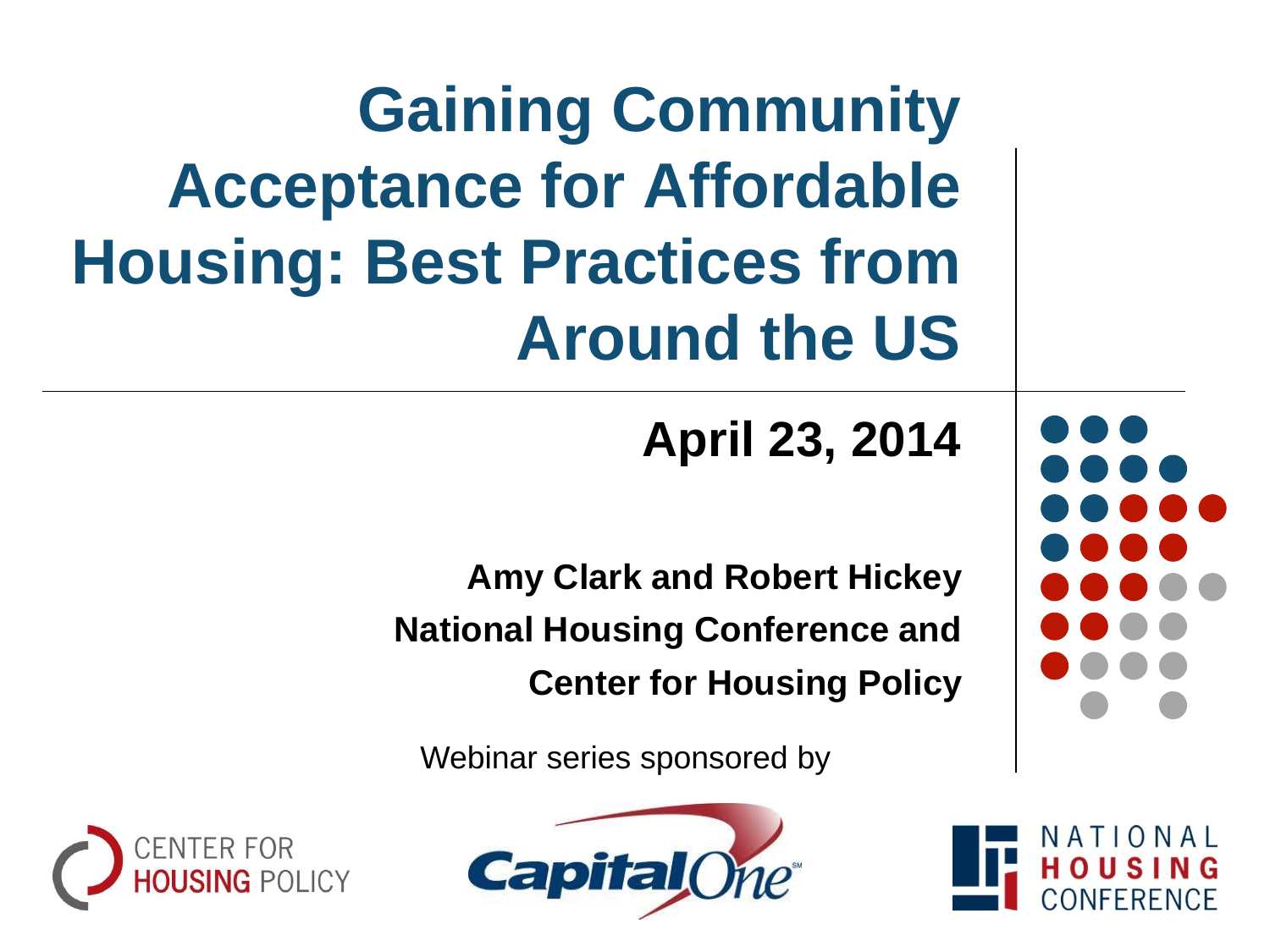## **About the National Housing Conference**

**The National Housing Conference** represents a diverse membership of housing stakeholders including tenant advocates, mortgage bankers, nonprofit and for-profit home builders, property managers, policy practitioners, Realtors®, equity investors, and more, all of whom share a commitment to safe, decent and affordable housing for all in America. We are the nation's oldest housing advocacy organization, dedicated to the affordable housing mission since our founding in 1931. As a nonpartisan, 501(c)3 nonprofit, we bring together our broad-based membership to advocate on housing issues.

**The Center for Housing Policy** is the research division of NHC. The Center specializes in developing solutions through research, working to broaden understanding of the nation's housing challenges and to examine the impact of policies and programs developed to address these needs. Combining research and practical, real-world expertise, the Center helps to develop effective policy solutions at the national, state and local levels that increase the availability of affordable homes.



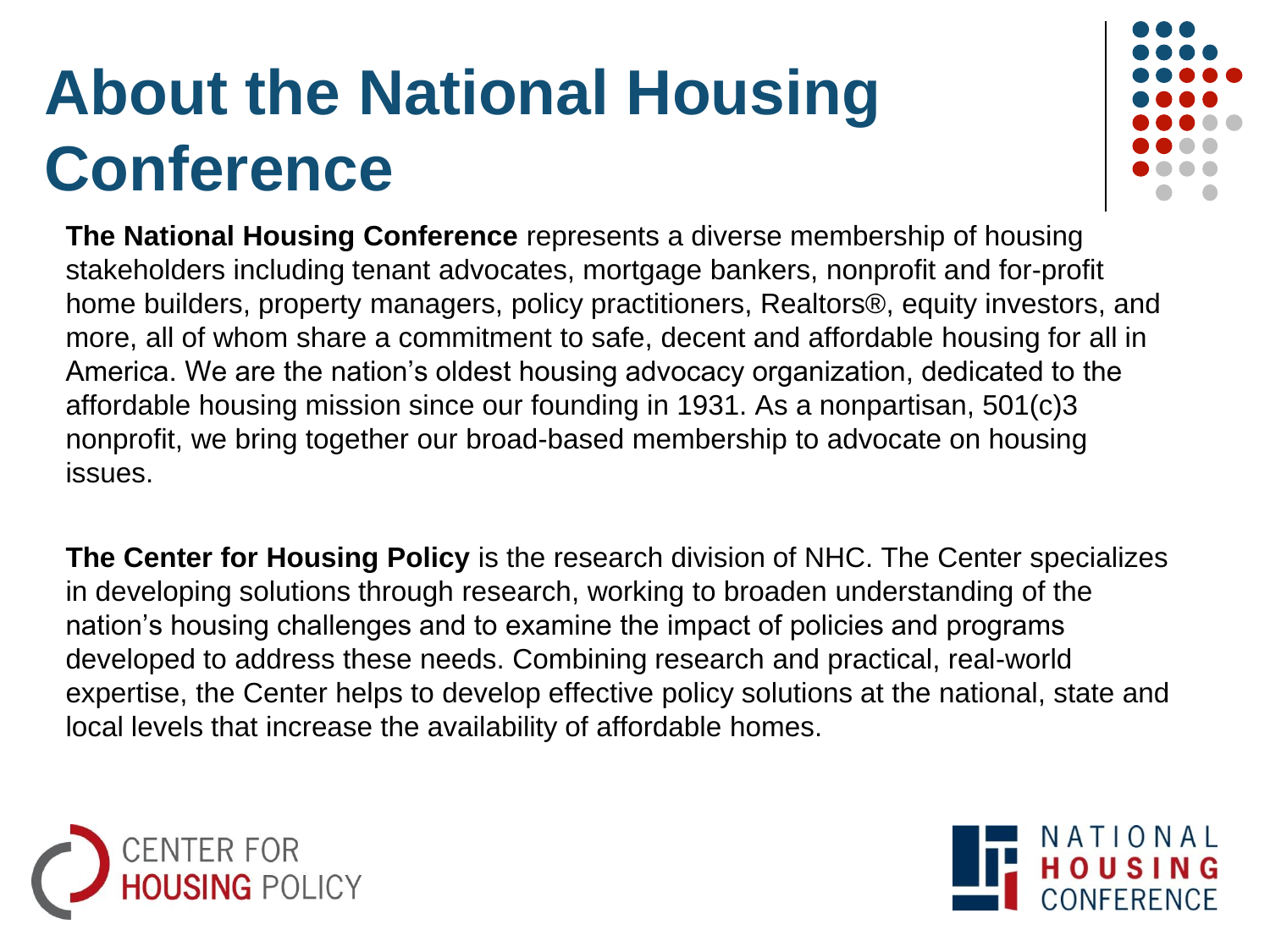#### **Our Research:**

- Examined 10 success stories drawn from across the U.S.
- Sought to identify patterns among successful efforts to build community acceptance for affordable housing in challenging or oppositional environments.
- Focused on developers building homes for formerly homeless individuals or families.





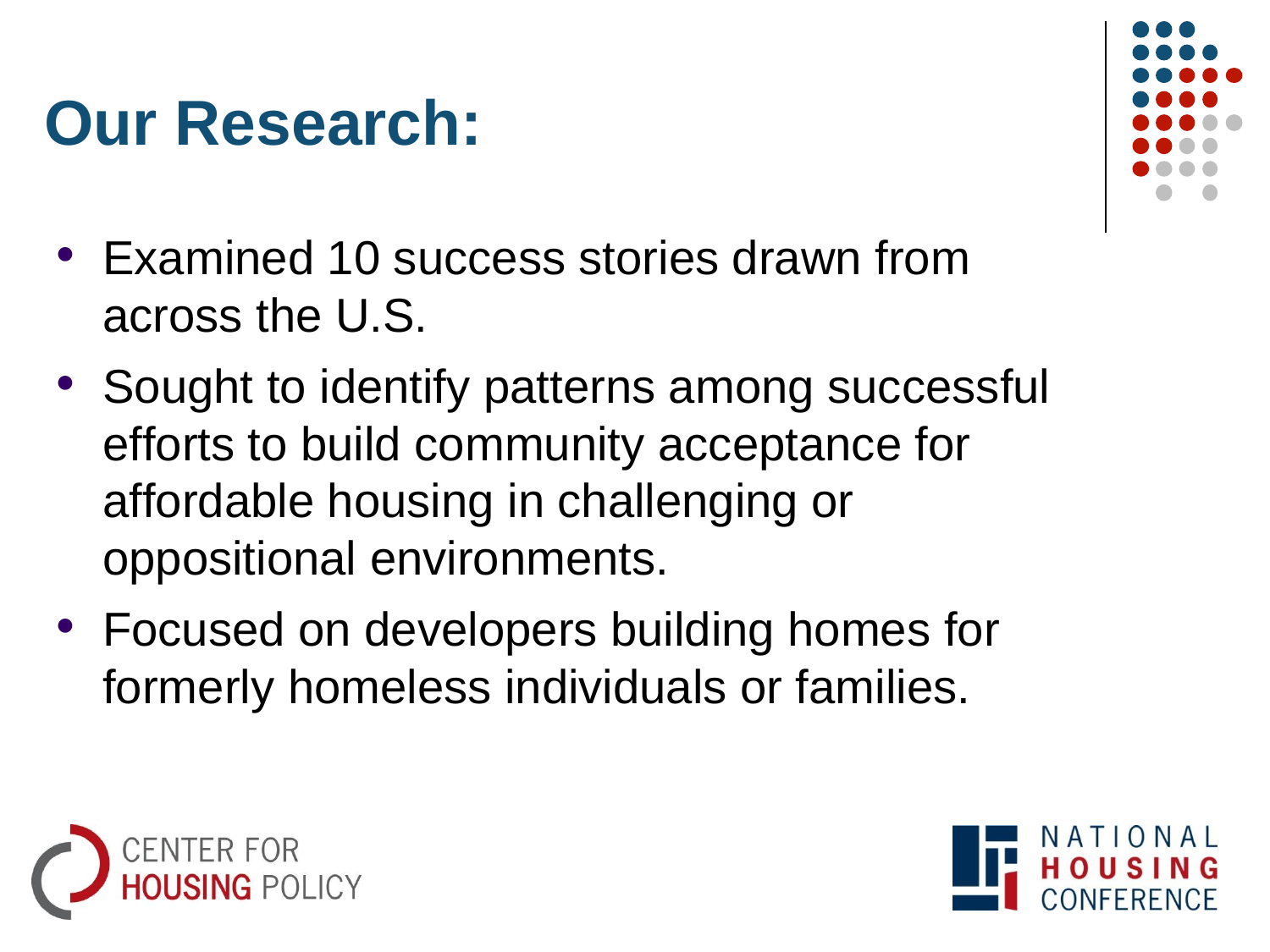#### **Case Study Locations**

- Arlington County (VA)
- Chicago (IL)
- Montgomery County (MD)
- New York City
- Novato (CA)
- Philadelphia (PA)
- Portland (OR)
- San Francisco (CA)
- Seattle (WA)
- Sunnyvale (CA)





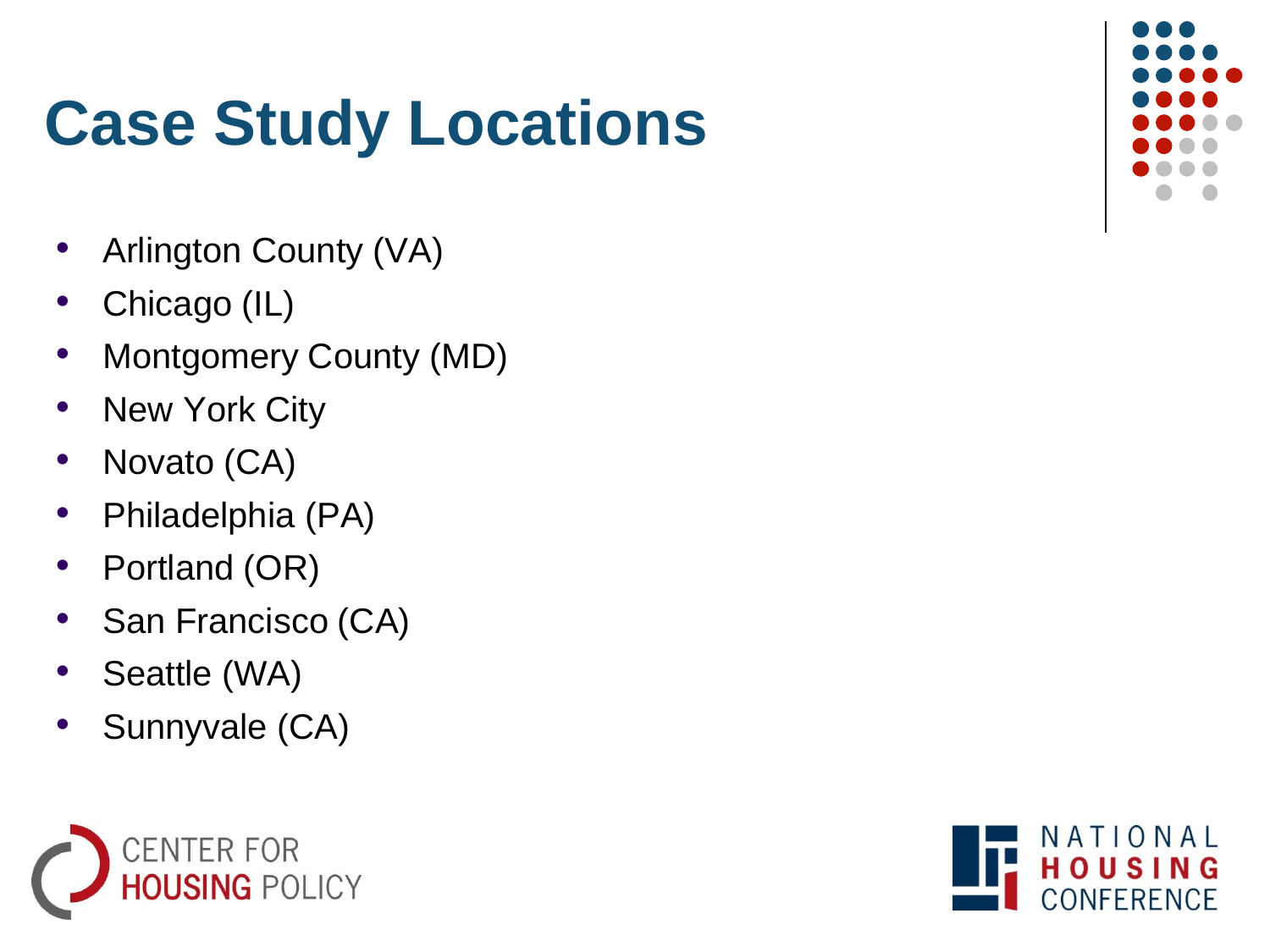## **Common Concerns and Fears**

- The property will be managed poorly, leading to crime and depressed property values.
- It will discourage higher-end development in the community.
- It will overload services, including schools.
- The design (especially height and massing) will change community character, overwhelm nearby properties, and depress home prices.





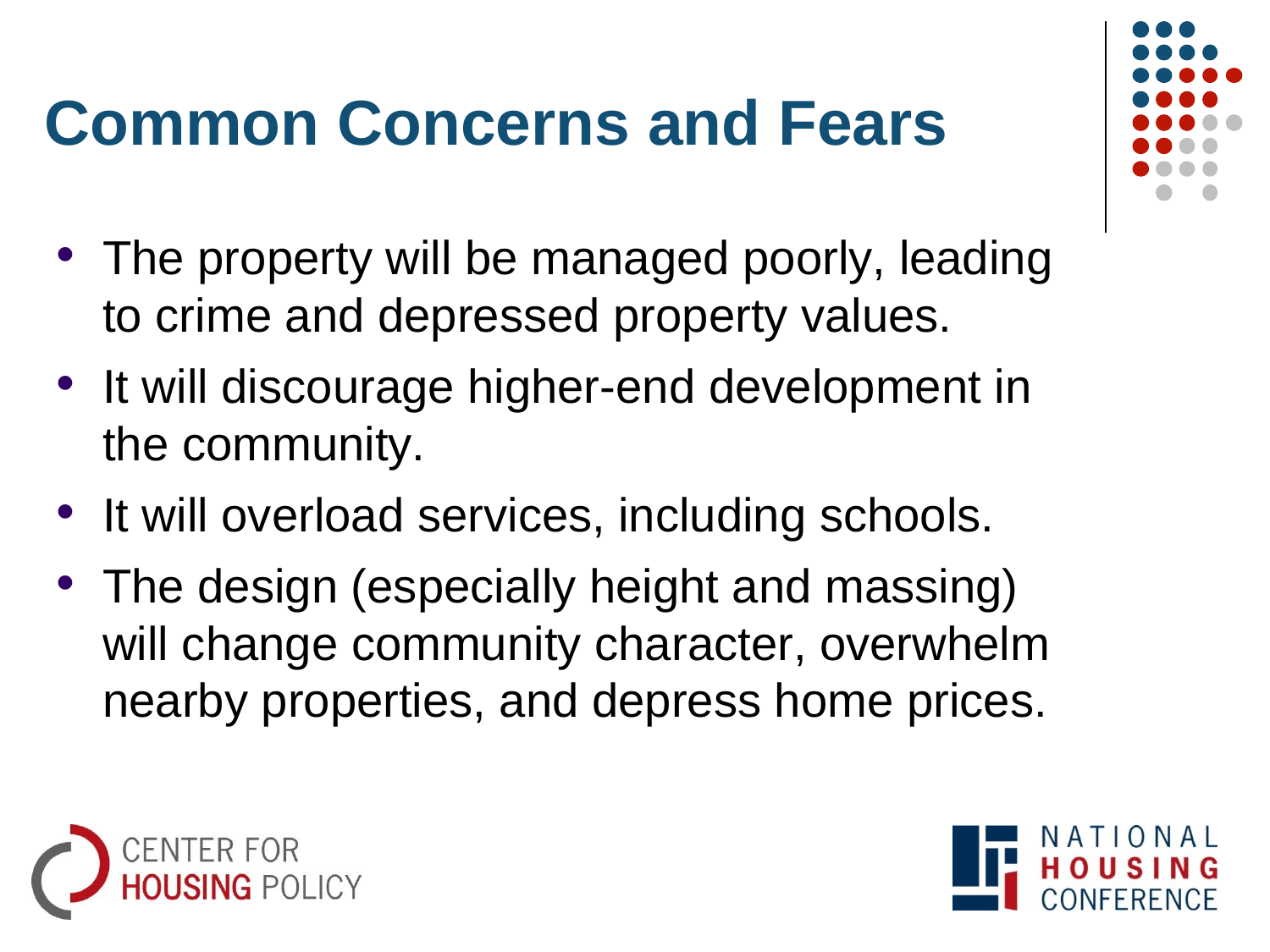## **Successful Approaches Shared These Traits**

- 1. The city created a supportive overall structure for productive conversations and decision-making.
- 2. Project sponsors established a space for respectful conversations through one-onone meetings, small group discussions, and open-house formats (especially early on)**.**
- 3. The process was transparent.



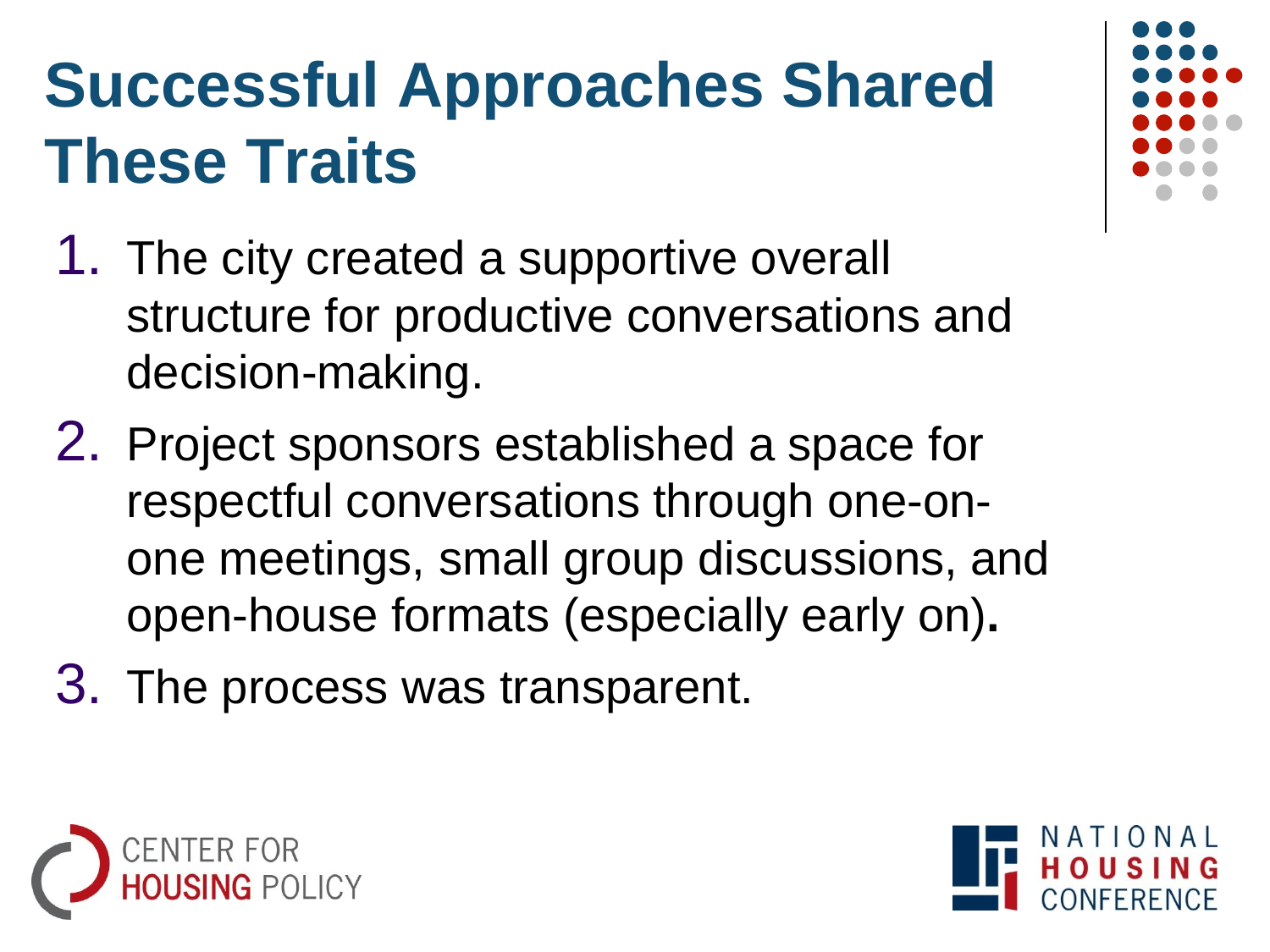# **Successful Approaches Shared These Traits (cont.)**

- 4. Sponsors connected stakeholders to authorities that listened to and could address their concerns.
- 5. Stakeholders went on tours of other affordable housing communities built by the sponsor.
- 6. Sponsors engaged stakeholders early enough to be flexible on proposal (ex.: design).



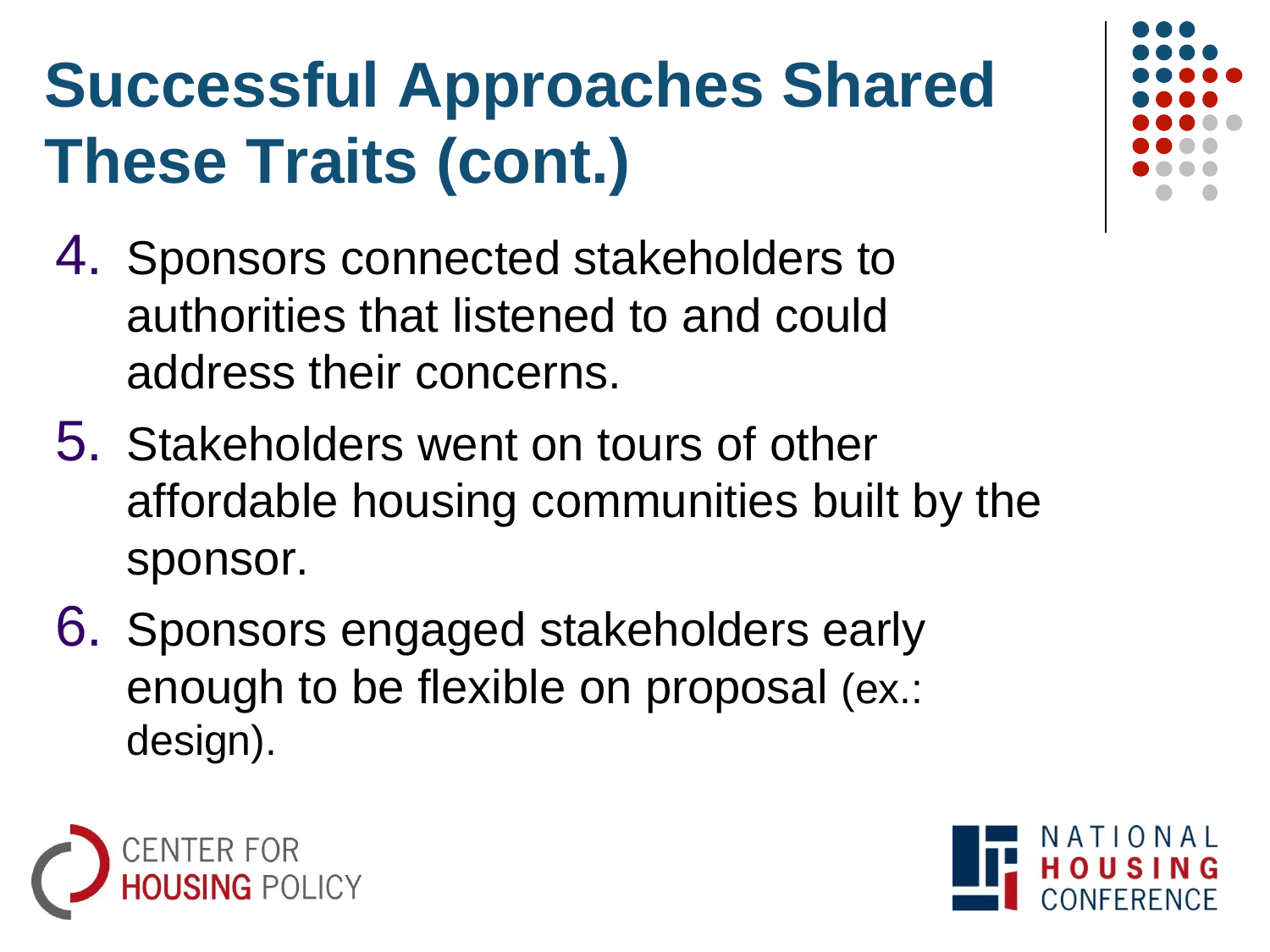# **Successful Approaches Shared These Traits (cont.)**

- 7. Backers clarified the long-term, ongoing management and communications plan.
- 8. In some cases, supportive housing units were integrated into larger, 100% affordable housing developments.



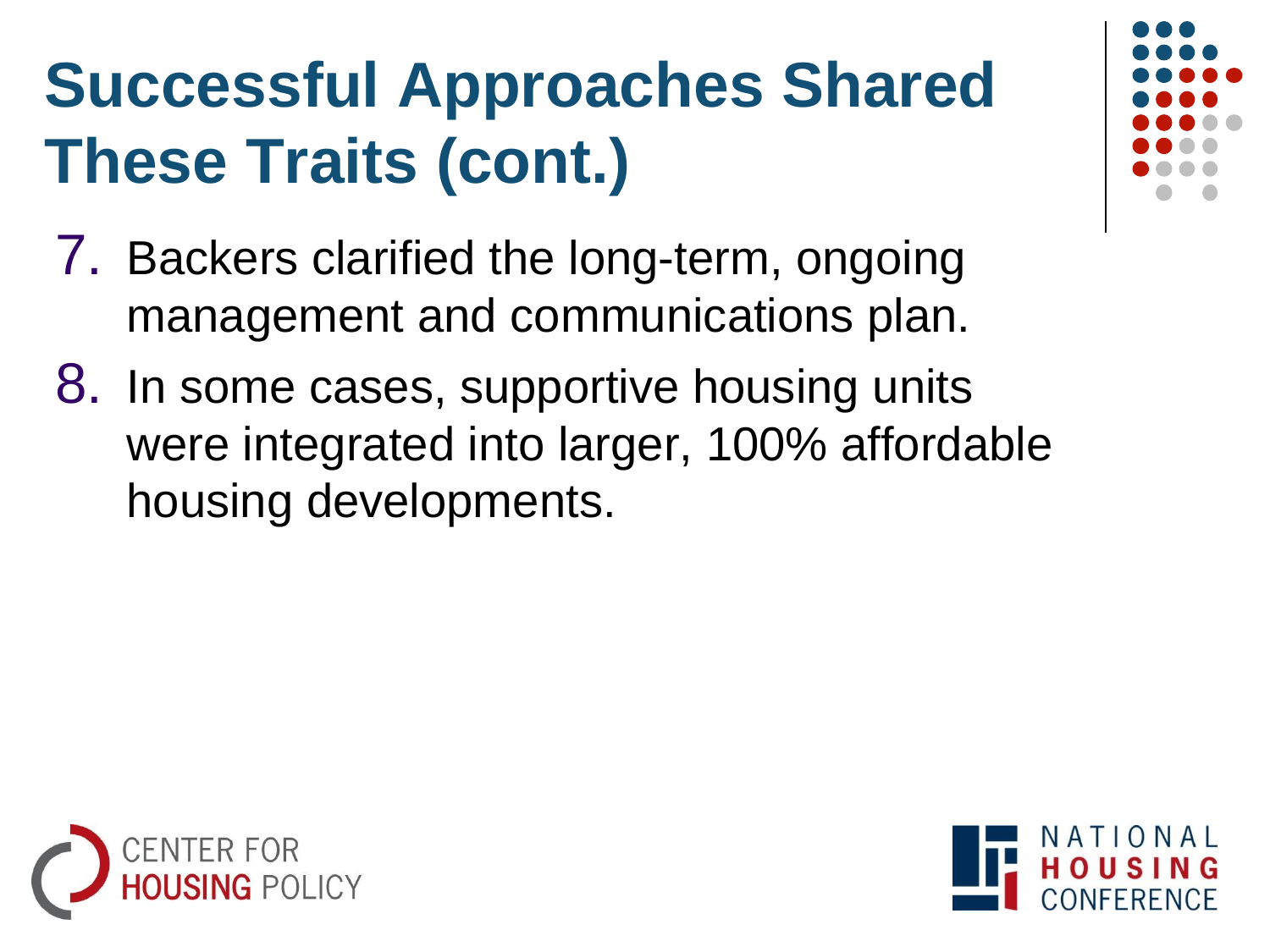# **Communication, Messaging and Language Recommendations**



- Work to understand community concerns– and the fears, values that underlie them.
- Connect your work to core values: opportunity, safety, balance, choice.
- Frame housing as a *consumer* issue, not a *social* issue.
- Tell the story of how the whole community benefits from your work– past and future.
- Choose the right messengers for your audience.